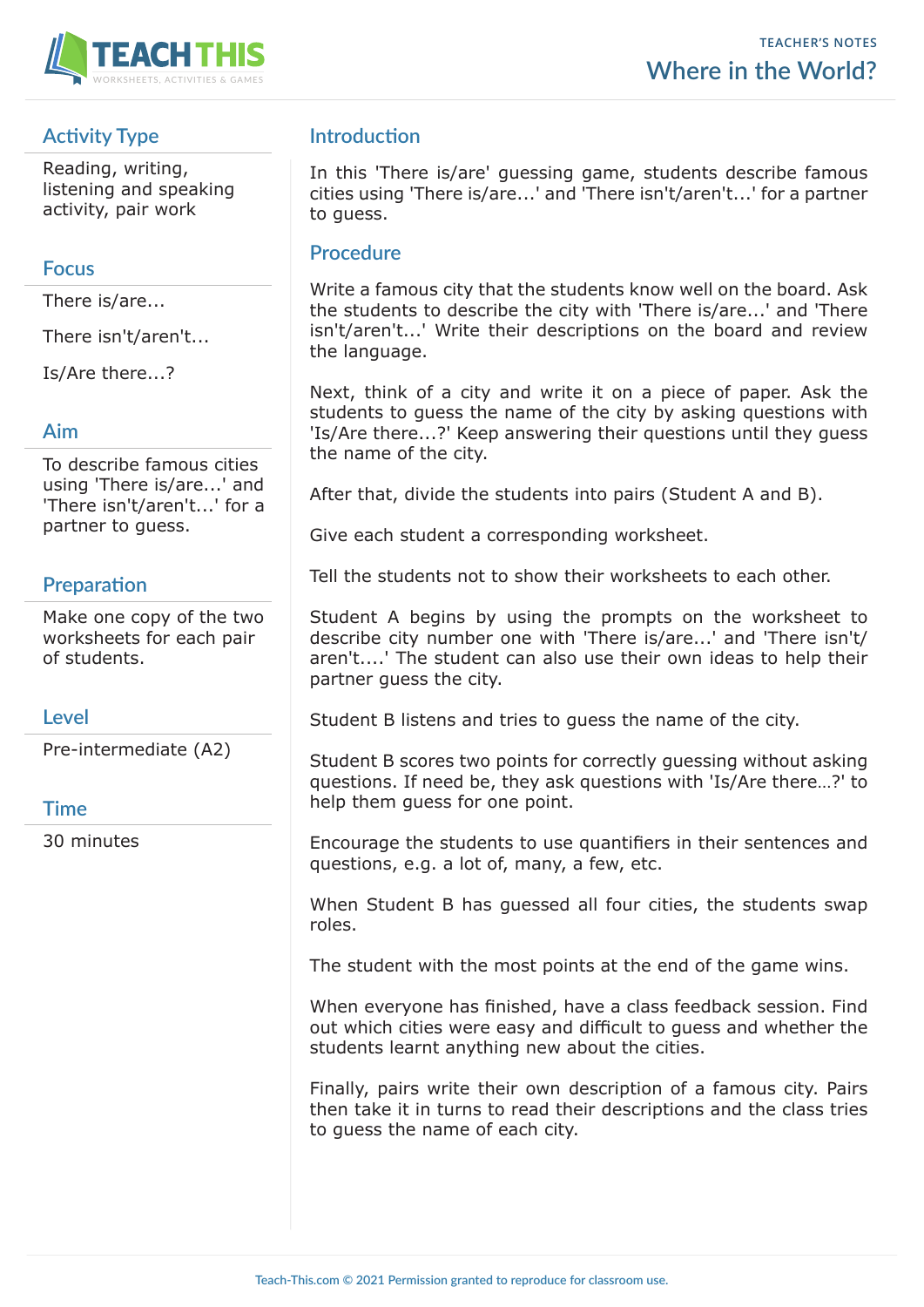

## **Student A**

#### **A. Describe the four cities to your partner using 'There is/are**...**' and 'There isn't/ aren't**...**'**

Answer any questions your partner has to help them guess the names of the cities



## **B. Now, listen to your partner's descriptions and guess the names of the cities.**

You score two points for correctly guessing without asking questions. If need be, ask questions with 'Is/Are there…?' to help you guess for one point.